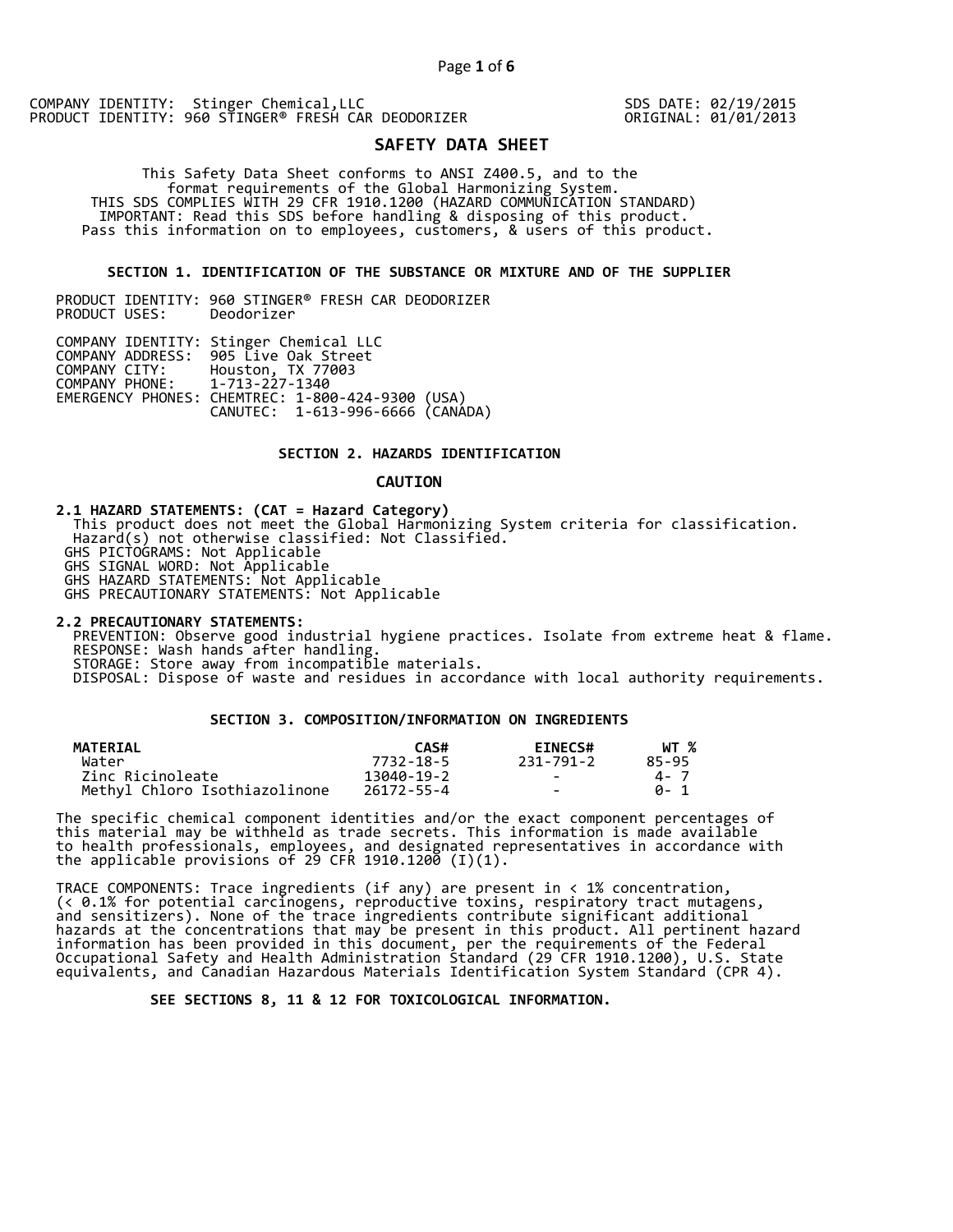SDS DATE: 02/19/2015 ORIGINAL: 01/01/2013

## **SECTION 4. FIRST AID MEASURES**

4.1 MOST IMPORTANT SYMPTOMS/EFFECTS, ACUTE & CHRONIC: See Section 11 for Symptoms/Effects (acute & chronic).

4.2 EYE CONTACT: For eyes, flush with plenty of water for 15 minutes & get medical attention.

4.3 SKIN CONTACT: In case of contact with skin immediately remove contaminated clothing. Wash with soap & water.

4.4 INHALATION:

 After high vapor exposure, remove to fresh air. If breathing is difficult, give oxygen. If breathing has stopped, trained personnel should immediately begin artificial respiration. If the heart has stopped, trained personnel should immediately begin cardiopulmonary resuscitation (CPR).

4.5 SWALLOWING: Rinse mouth. GET MEDICAL ATTENTION IMMEDIATELY. Do NOT give liquids to an unconscious or convulsing person.

## **SECTION 5. FIRE FIGHTING MEASURES**

5.1 FIRE & EXPLOSION PREVENTIVE MEASURES: NO open flames.

- 5.2 SUITABLE (& UNSUITABLE) EXTINGUISHING MEDIA: Use dry powder.
- 5.3 SPECIAL PROTECTIVE EQUIPMENT & PRECAUTIONS FOR FIRE FIGHTERS: Water spray may be ineffective on fire but can protect fire-fighters & cool closed containers. Use fog nozzles if water is used. Do not enter confined fire-space without full bunker gear. (Helmet with face shield, bunker coats, gloves & rubber boots).
- 5.4 SPECIFIC HAZARDS OF CHEMICAL & HAZARDOUS COMBUSTION PRODUCTS:

 Isolate from oxidizers, heat, & open flame. Applying to hot surfaces requires special precautions. Continue all label precautions!

# **SECTION 6. ACCIDENTAL RELEASE MEASURES**

- 6.1 PERSONAL PRECAUTIONS, PROTECTIVE EQUIPMENT & EMERGENCY PROCEDURES: Keep unprotected personnel away. Wear appropriate personal protective equipment given in Section 8.
- 6.2 ENVIRONMENTAL PRECAUTIONS: Keep from entering storm sewers and ditches which lead to waterways.
- 6.3 METHODS & MATERIAL FOR CONTAINMENT & CLEAN-UP: Stop spill at source. Dike and contain. Collect leaking & spilled liquid in sealable containers as far as possible.

## **SECTION 7. HANDLING AND STORAGE**

7.1 PRECAUTIONS FOR SAFE HANDLING: Isolate from oxidizers, heat, & open flame. Avoid prolonged or repeated Avoid prolonged or repeated contact. Consult Safety Equipment Supplier. Avoid free fall of liquid. Ground containers when transferring. Do not flame cut, braze, or weld. Continue all label precautions!

7.2 CONDITIONS FOR SAFE STORAGE, INCLUDING ANY INCOMPATIBILITIES: Isolate from strong oxidants. Do not store above 49 C/120 F. Keep container tightly closed & upright when not in use to prevent leakage.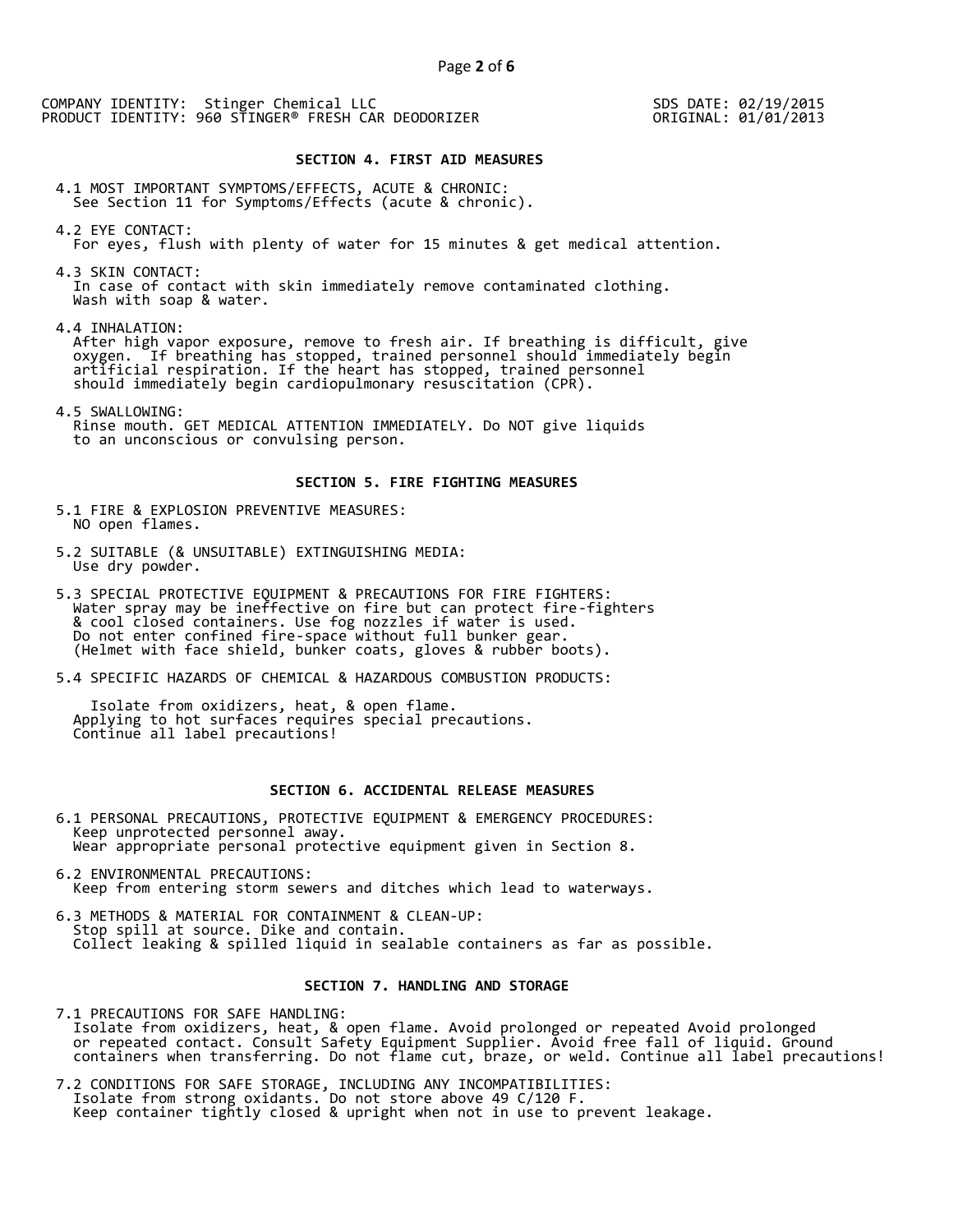SDS DATE: 02/19/2015 ORIGINAL: 01/01/2013

## **SECTION 8. EXPOSURE CONTROLS/PERSONAL PROTECTION**

| <b>8.1 EXPOSURE LIMITS:</b><br><b>MATERIAL</b> | CAS#       |                                   | <b>EINECS# TWA (OSHA)</b> | TLV (ACGIH) |
|------------------------------------------------|------------|-----------------------------------|---------------------------|-------------|
| Water                                          | 7732-18-5  |                                   | 231-791-2 None Known      | None Known  |
| Zinc Ricinoleate                               | 13040-19-2 | <b>Contract Contract Contract</b> | None Known                | None Known  |
| Methyl Chloro Isothiazolinone                  | 26172-55-4 | the contract of                   | None Known                | None Known  |

This product contains no EPA Hazardous Air Pollutants (HAP) in amounts  $> 0.1\%$ .

#### 8.2 APPROPRIATE ENGINEERING CONTROLS:

RESPIRATORY EXPOSURE CONTROLS

 A respiratory protection program that meets OSHA 29 CFR 1910.134 and ANSI Z86.2 requirements or European Standard EN 149 must be followed whenever workplace conditions warrant a respirator's use.

VENTILATION<br>LOCAL EXHAUST:

LOCAL EXHAUST: Necessary MECHANICAL (GENERAL): Acceptable<br>SPECIAL: None OTHER: None SPECIAL: None OTHER: None Please refer to ACGIH document, "Industrial Ventilation, A Manual of Recommended Practices", most recent edition, for details.

#### 8.3 INDIVIDUAL PROTECTION MEASURES, SUCH AS PERSONAL PROTECTIVE EQUIPMENT: PERSONAL PROTECTIONS: Wear OSHA Standard goggles or face shield. Consult Safety Equipment Supplier. Wear goggles, face shield, gloves, apron & footwear impervious to material. Wash clothing before reuse.

WORK & HYGIENIC PRACTICES:

 Provide readily accessible eye wash stations & safety showers. Wash at end of each workshift & before eating, smoking or using the toilet. Promptly remove clothing that becomes contaminated. Destroy contaminated leather articles. Launder or discard contaminated clothing.

# **SECTION 9. PHYSICAL & CHEMICAL PROPERTIES**

| APPEARANCE:                                          | Liquid,                                        |
|------------------------------------------------------|------------------------------------------------|
| ODOR:                                                | Opaque, CLEAR                                  |
| ODOR THRESHOLD:                                      | Not Available                                  |
| pH (Neutrality):                                     | $7.8 - 8.2$                                    |
| MELTING POINT/FREEZING POINT:                        | Not Available                                  |
| BOILING RANGE (IBP, 50%, Dry Point):                 | > 100 C / > 212 F (*=End Point)                |
| FLASH POINT (TÈST METHOD):                           | > 100 C / > ∠i∠<br>Not Applicable<br>Armicable |
| EVAPORATION RATE (n-Butyl Acetate=1):                | Not Applicable                                 |
| FLAMMABILITY CLASSIFICATION:                         | Class III-B                                    |
| LOWER FLAMMABLE LIMIT IN AIR (% by vol):             | 10.0 (Lowest Component)                        |
| UPPER FLAMMABLE LIMIT IN AIR (% by vol):             | Not Available                                  |
| VAPOR PRESSURE (mm of Hg)@20 C                       | 17.5                                           |
| VAPOR DENSITY (air=1):                               | 0.670                                          |
| GRAVITY @ 68/68 F / 20/20 C:                         |                                                |
| DENSITY:                                             | 0.999                                          |
| SPECIFIC GRAVITY (Water=1):                          | 1.000                                          |
| POUNDS/GALLON:                                       | 8.330                                          |
| WATER SOLUBILITY:                                    | Appreciable                                    |
| PARTITION COEFFICIENT (n-Octane/Water):              | Not Available                                  |
| AUTO IGNITION TEMPERATURE:                           | Not Applicable                                 |
| DECOMPOSITION TEMPERATURE:                           | Not Available                                  |
| TOTAL VOC'S (TVOC)*:                                 | 0.0 Vol% /0.0 g/L / 0.000 Lbs/Gal              |
| NONEXEMPT VOC'S (CVOC)*:                             | 0.0 Vol% /0.0 g/L / 0.000 Lbs/Gal              |
| HAZARDOUS AIR POLLUTANTS (HAPS):                     | 0.0 Wt% /0.0 g/L / 0.000 Lbs/Gal               |
| NONEXEMPT VOC PARTIAL PRESSURE (mm of Hg @ 20 C)     | 0.0                                            |
| VISCOSITY @ 20 C (ASTM D445):                        | Not Available                                  |
| * Using CARB (California Air Resources Board Rules). |                                                |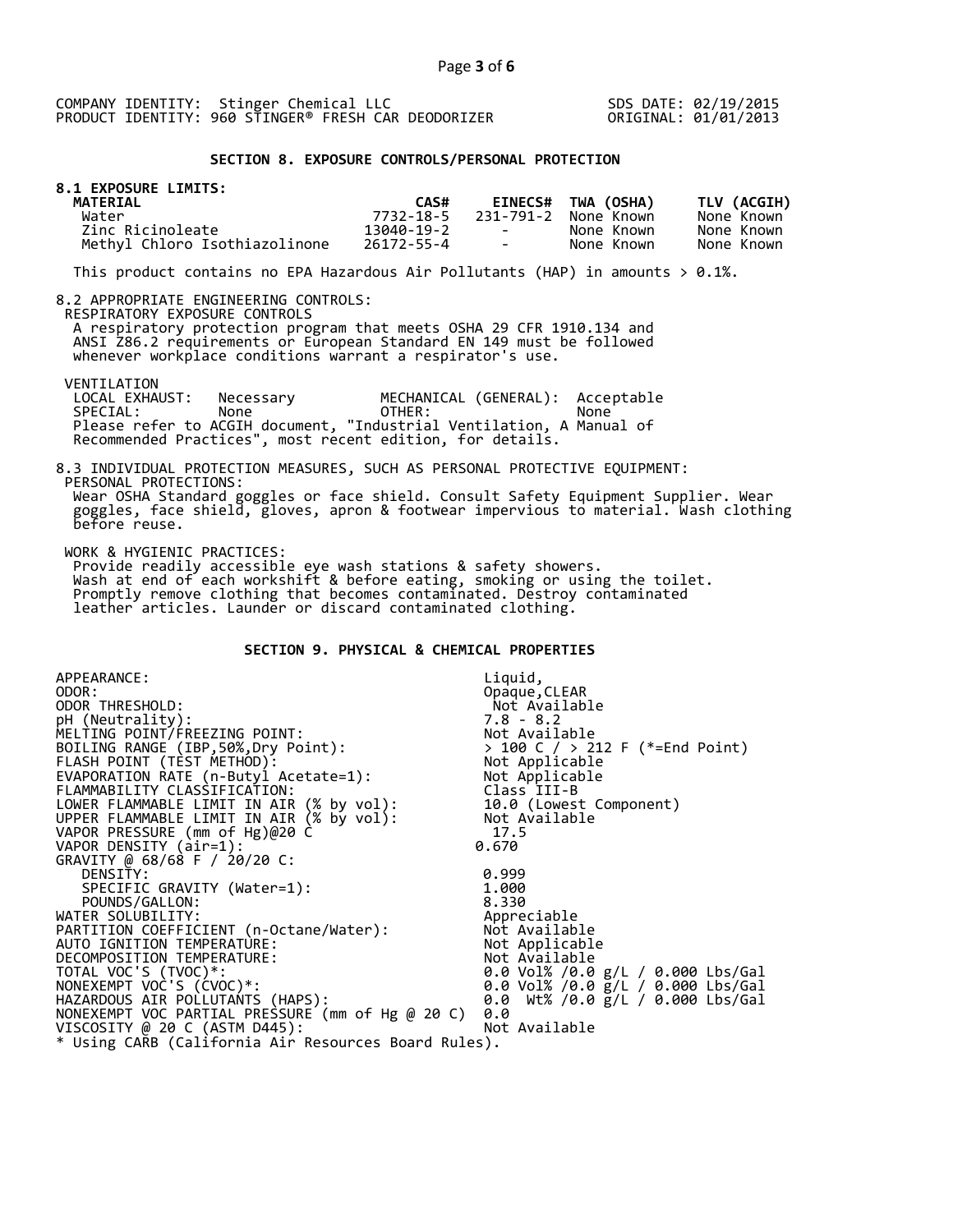SDS DATE: 02/19/2015 ORIGINAL: 01/01/2013

#### **SECTION 10. STABILITY & REACTIVITY**

10.1 REACTIVITY & CHEMICAL STABILITY: Stable under normal conditions, no hazardous reactions when kept from incompatibles.

10.2 POSSIBILITY OF HAZARDOUS REACTIONS & CONDITIONS TO AVOID: Isolate from extreme heat, & open flame.

10.3 INCOMPATIBLE MATERIALS: Isolate from oxidizers.

- 10.4 HAZARDOUS DECOMPOSITION PRODUCTS: N/A
- 10.5 HAZARDOUS POLYMERIZATION: Will not occur.

# **SECTION 11. TOXICOLOGICAL INFORMATION**

## **11.1 ACUTE HAZARDS**

 11.11 EYE & SKIN CONTACT: Acute overexposure can cause irritation to skin. Acute overexposure can cause irritation to eyes.

11.12 INHALATION:

 11.13 SWALLOWING: Swallowing can cause abdominal irritation, nausea, vomiting & diarrhea.

#### **11.2 SUBCHRONIC HAZARDS/CONDITIONS AGGRAVATED**

 MEDICAL CONDITIONS AGGRAVATED BY EXPOSURE: Pre-existing disorders of any target organs mentioned in this Document can be aggravated by over-exposure by routes of entry to components of this product. Persons with these disorders should avoid use of this product.

#### **11.3 CHRONIC HAZARDS**

- 11.31 CANCER, REPRODUCTIVE & OTHER CHRONIC HAZARDS: This product has no carcinogens listed by IARC, NTP, NIOSH, OSHA or ACGIH, as of this date, greater or equal to 0.1%.
- 11.32 TARGET ORGANS: May cause damage to target organs, based on animal data.
- 11.33 IRRITANCY: Irritating to contaminated tissue.
- 11.34 SENSITIZATION: No component is known as a sensitizer.
- 11.35 MUTAGENICITY: No known reports of mutagenic effects in humans.
- 11.36 EMBRYOTOXICITY: No known reports of embryotoxic effects in humans.
- 11.37 TERATOGENICITY: No known reports of teratogenic effects in humans.
- 11.38 REPRODUCTIVE TOXICITY: No known reports of reproductive effects in humans.

 A MUTAGEN is a chemical which causes permanent changes to genetic material (DNA) such that the changes will propagate across generational lines. An EMBRYOTOXIN is a chemical which causes damage to a developing embryo (such as: within the first 8 weeks of pregnancy in humans), but the damage does not propagate across generational lines. A TERATOGEN is a chemical which causes damage to a developing fetus, but the damage does not propagate across generational lines. A REPRODUCTIVE TOXIN is any substance which interferes in any way with the reproductive process.

# 11.4 MAMMALIAN TOXICITY INFORMATION

No mammalian information is available on this product.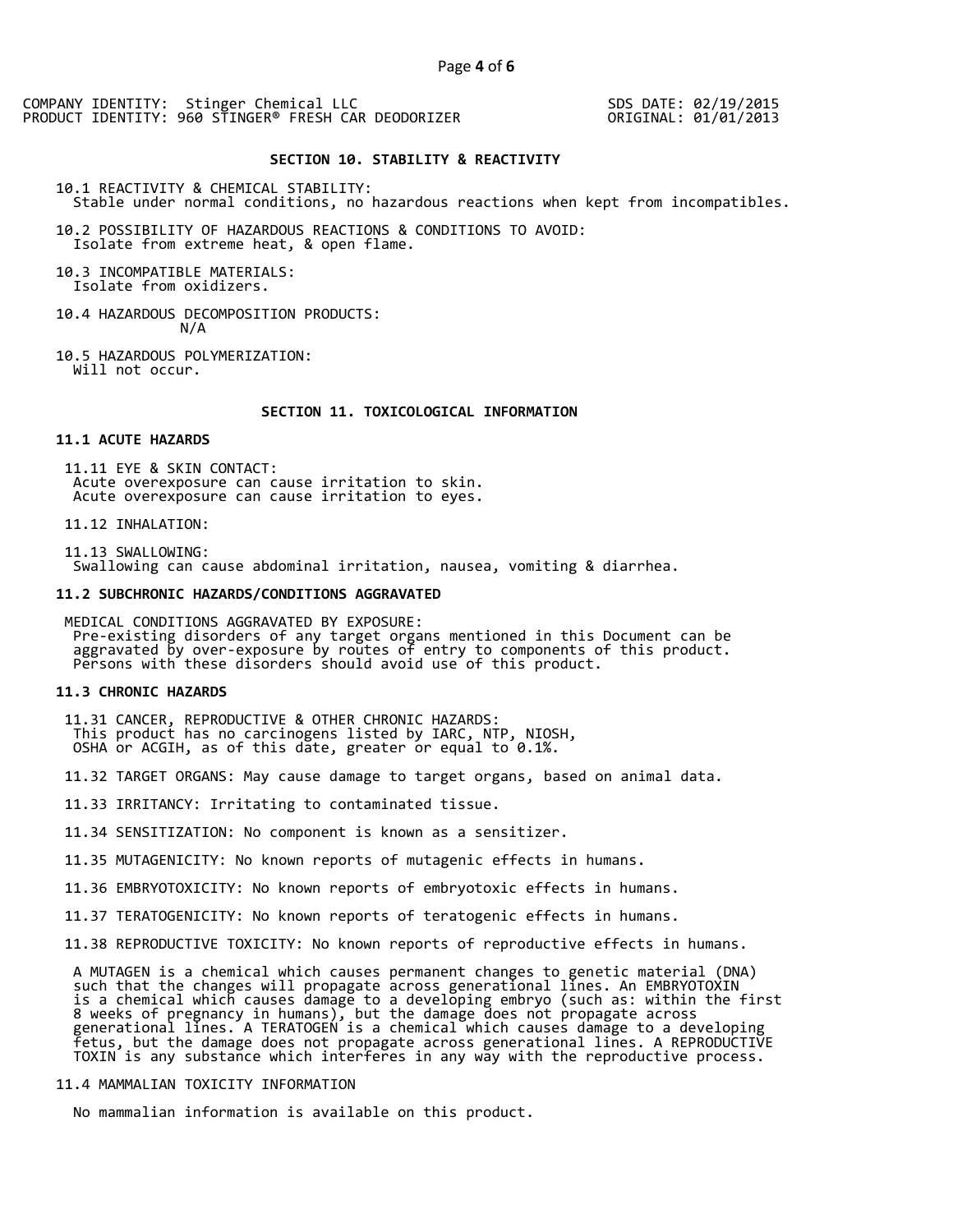SDS DATE: 02/19/2015 ORIGINAL: 01/01/2013

# **SECTION 12. ECOLOGICAL INFORMATION**

#### **12.1 ALL WORK PRACTICES MUST BE AIMED AT ELIMINATING ENVIRONMENTAL CONTAMINATION.**

12.2 EFFECT OF MATERIAL ON PLANTS AND ANIMALS: This product may be harmful or fatal to plant and animal life if released into the environment. Refer to Section 11 (Toxicological Information) for further data on the effects of this product's components on test animals.

12.3 EFFECT OF MATERIAL ON AQUATIC LIFE: No aquatic environmental information is available on this product.

12.4 MOBILITY IN SOIL This material is a mobile liquid.

12.5 DEGRADABILITY This product is completely biodegradable.

12.6 ACCUMULATION Bioaccumulation of this product has not been determined.

## **SECTION 13. DISPOSAL CONSIDERATIONS**

Processing, use or contamination may change the waste disposal requirements. Do not dispose of on land, in surface waters, or in storm drains. Waste should be recycled or disposed of in accordance with regulations. Large amounts should be collected for reuse or consigned to licensed waste haulers for disposal. **ALL DISPOSAL MUST BE IN ACCORDANCE WITH ALL FEDERAL, STATE, PROVINCIAL, AND LOCAL REGULATIONS. IF IN DOUBT, CONTACT PROPER AGENCIES.** 

## **SECTION 14. TRANSPORT INFORMATION**

MARINE POLLUTANT: No DOT/TDG SHIP NAME: Not Regulated DRUM LABEL:<br>IATA / ICAO: IATA / ICAO: Not Regulated<br>IMO / IMDG: Not Regulated Not Regulated EMERGENCY RESPONSE GUIDEBOOK NUMBER: None

# **SECTION 15. REGULATORY INFORMATION**

**15.1 EPA REGULATION: SARA SECTION 311/312 HAZARDS: None Known** 

All components of this product are on the TSCA list. This material contains no known products restricted under SARA Title III, Section 313 in amounts greater or equal to 1%.

**15.2 STATE REGULATIONS:**

 THIS PRODUCT MEETS REQUIREMENTS OF SOUTHERN CALIFORNIA AQMD RULE 443.1 & SIMILAR REGULATIONS

 CALIFORNIA SAFE DRINKING WATER & TOXIC ENFORCEMENT ACT (PROPOSITION 65): This product contains no chemicals known to the State of California to cause cancer or reproductive toxicity.

#### **15.3 INTERNATIONAL REGULATIONS**

 The identified components of this product are listed on the chemical inventories of the following countries: Australia (AICS), Canada (DSL or NDSL), China (IECSC), Europe (EINECS, ELINCS), Japan (METI/CSCL, MHLW/ISHL), South Korea (KECI), New Zealand (NZIoC), Philippines (PICCS), Switzerland (SWISS), Taiwan (NECSI), USA (TSCA).

**15.4 CANADA: WORKPLACE HAZARDOUS MATERIALS INFORMATION SYSTEM (WHMIS)**  D2B: Irritating to skin / eyes.

 This product was classified using the hazard criteria of the Controlled Products Regulations (CPR). This Document contains all information required by the CPR.